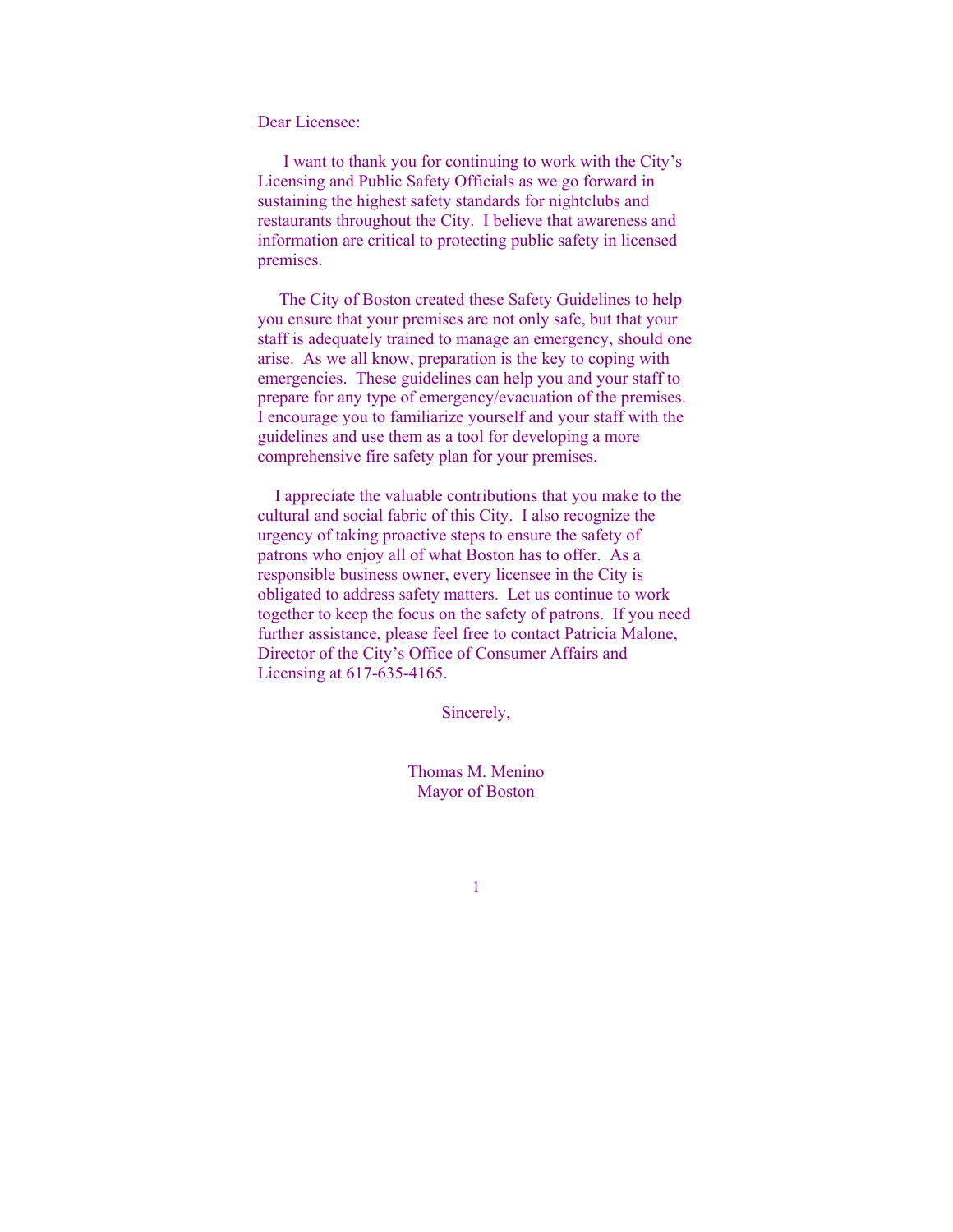| in Licensed Premises                                                                     |                                                                                    |                                           |
|------------------------------------------------------------------------------------------|------------------------------------------------------------------------------------|-------------------------------------------|
| <b>Introduction</b><br><b>Purpose of a Fire Safety Plan</b><br><b>Legal Requirements</b> |                                                                                    | page<br>3<br>3<br>$\overline{\mathbf{4}}$ |
| <b>Section</b>                                                                           |                                                                                    |                                           |
| 1.                                                                                       | <b>How Do I Start</b>                                                              | 5                                         |
| 2.                                                                                       | <b>Who to Train</b>                                                                | 6                                         |
| 3.                                                                                       | <b>Types of Training</b>                                                           | $7 - 8$                                   |
| 4.                                                                                       | <b>Frequency of Training</b>                                                       | 9                                         |
| 5.                                                                                       | <b>Implementation of the Fire Safety Plan</b>                                      | 9                                         |
| 6.                                                                                       | <b>Employee Actions during an Emergency</b>                                        | $9 - 10$                                  |
| 7.                                                                                       | <b>Response Procedures for a Fire Alarm</b>                                        | 10                                        |
| 8.                                                                                       | <b>Fire Extinguisher Requirements</b>                                              | 10                                        |
| 9.                                                                                       | <b>Decorations, Furnishings and Interior</b><br><b>Finishes Regulations</b>        | 11                                        |
| 10.                                                                                      | <b>Fire Protective Systems Requirements</b>                                        | 11                                        |
| 11.                                                                                      | <b>City of Boston Fire Safety Plan</b><br><b>Requirements in Licensed Premises</b> | 11                                        |

# **Fire and Emergency Safety Planning in Licensed Premises**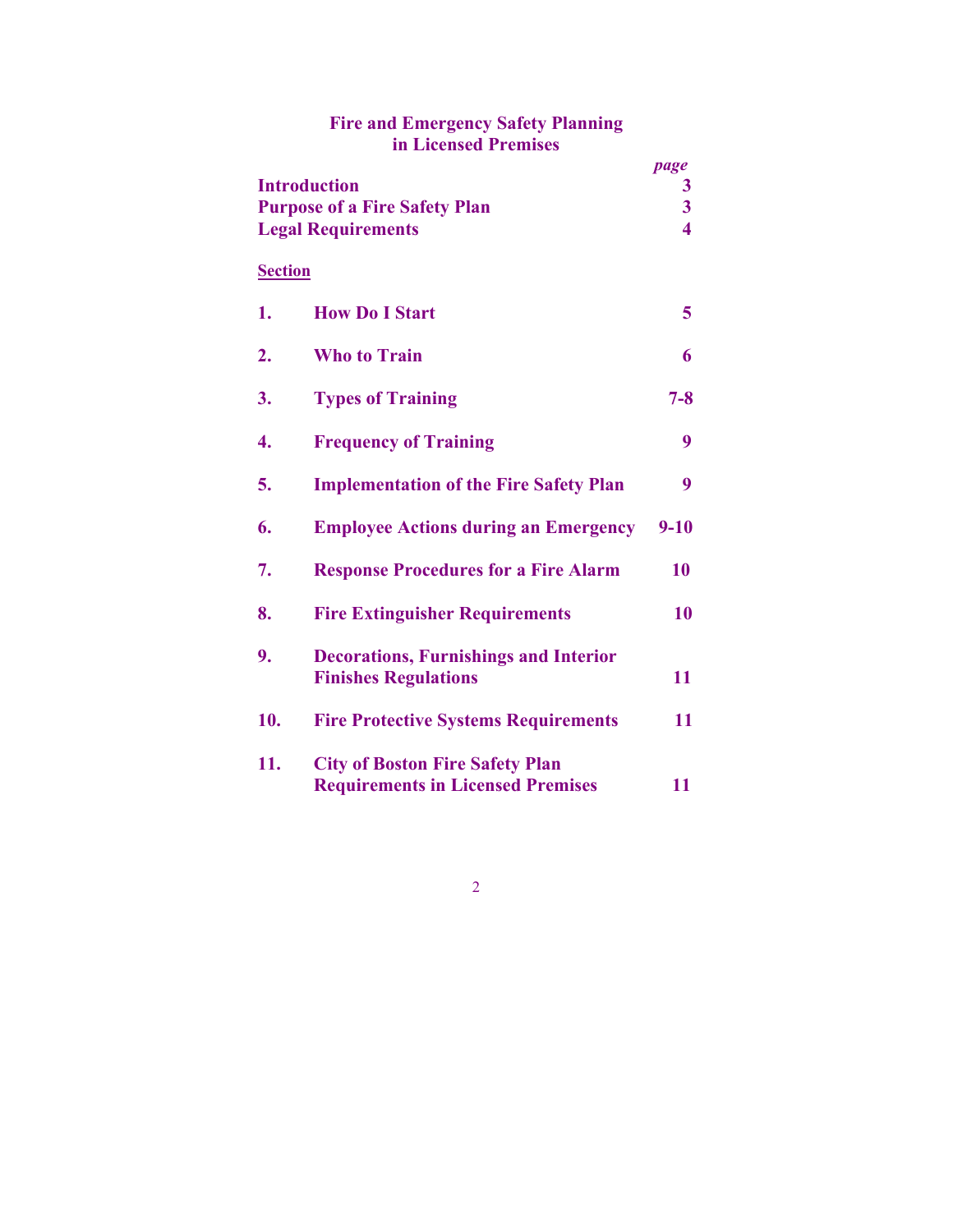#### **INTRODUCTION**

While the probability of fire in places of assembly may be low, when fire does occur, the potential for loss of life is extremely high.<sup>1</sup> For any **Fire Safety Program** to be successful; it must have the owner/manager's full commitment. Owners/managers must initiate and continuously support all elements of their fire safety and egress plan. Owners must:

- Train each employee in identification and proper correction of fire hazards common to their type of occupancy.
- Train each employee so they are familiar with the **Fire Safety and Egress Plan** and hazard locations.
- Ensure that training prepares staff for various types of emergencies, which may occur.
- Ensure all fire safety systems and equipment are in proper working status through normal testing and maintenance and that all maintenance records are readily available for review by the authorities having jurisdiction.

#### **WHAT IS THE PURPOSE OF A FIRE SAFETY PLAN?**

- Provides written policies and procedures that outline specific duties and responsibilities in an emergency.
- Outlines training for owners and employees on actions to be taken in the event of a fire or panic.

<sup>1</sup> Joseph Versteeg, Assembly Occupancies, NFPA Case Study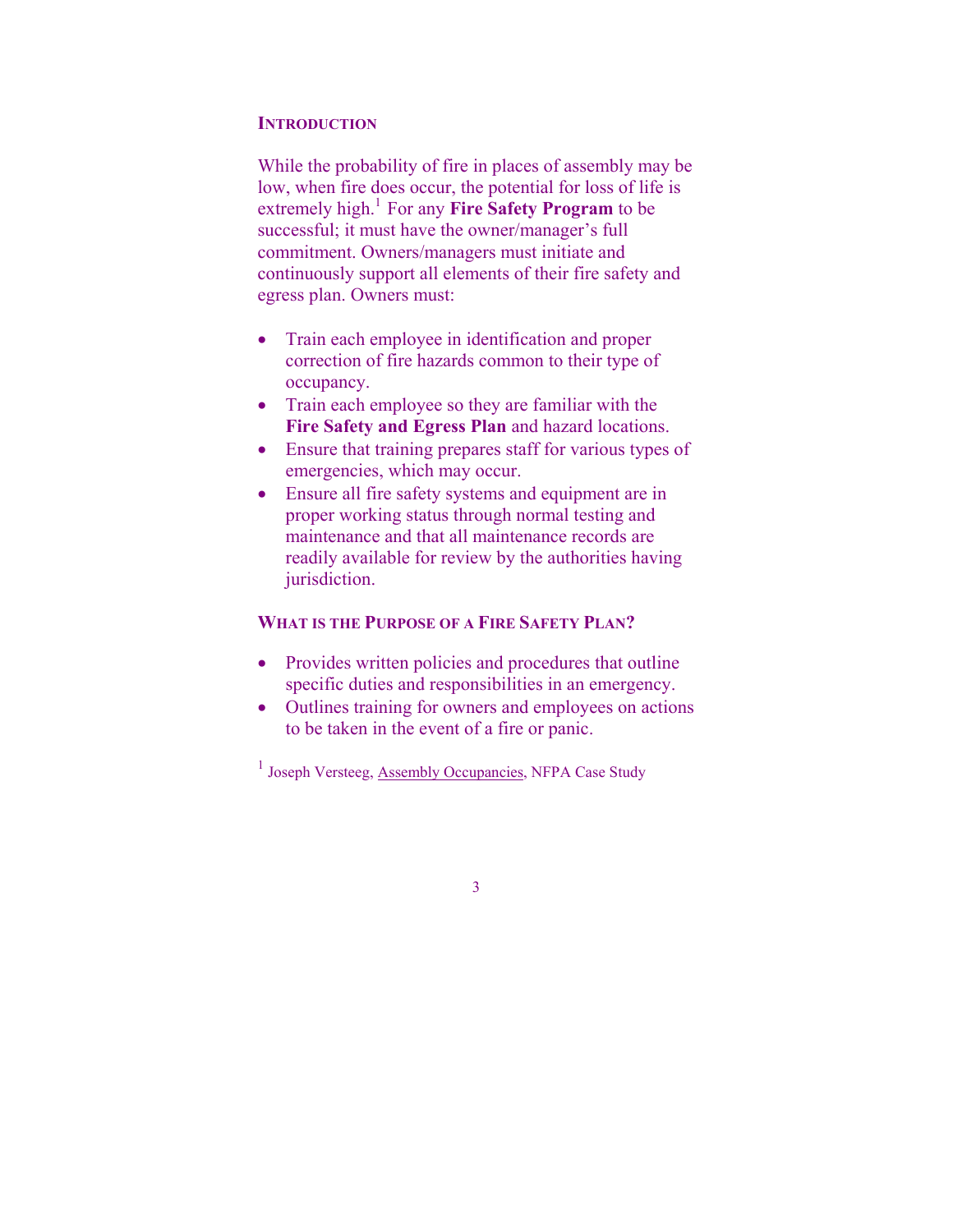- Establishes a procedure for a systematic, safe and orderly evacuation.
- Identifies fire prevention activities and duties, which will reduce the likelihood of fire.
- Provides proper information as part of a continuing employee-training program.
- When implemented and maintained could satisfy the legal obligations of the owner.

A **Fire Safety Plan** will only be effective if it is prepared in advance, organized and implemented daily. As required by Massachusetts's regulations - 527 CMR 10.13 (2) (a), all employees must be ready to direct and assist occupants in the event of fire or other emergency.

#### **LEGAL REQUIREMENTS**

## *527CMR 10.13 (2) - Places of Assembly*

- *(a) General The employees or attendants of places of public assembly shall be trained and drilled in the duties they are to perform in case of fire, panic or other emergency.*
- *(b) Egress Plan A plan showing the occupant, seating diagram and location of exits and of aisles leading thereto shall be submitted to the head of the fire department and an approved copy shall be kept on the premises.*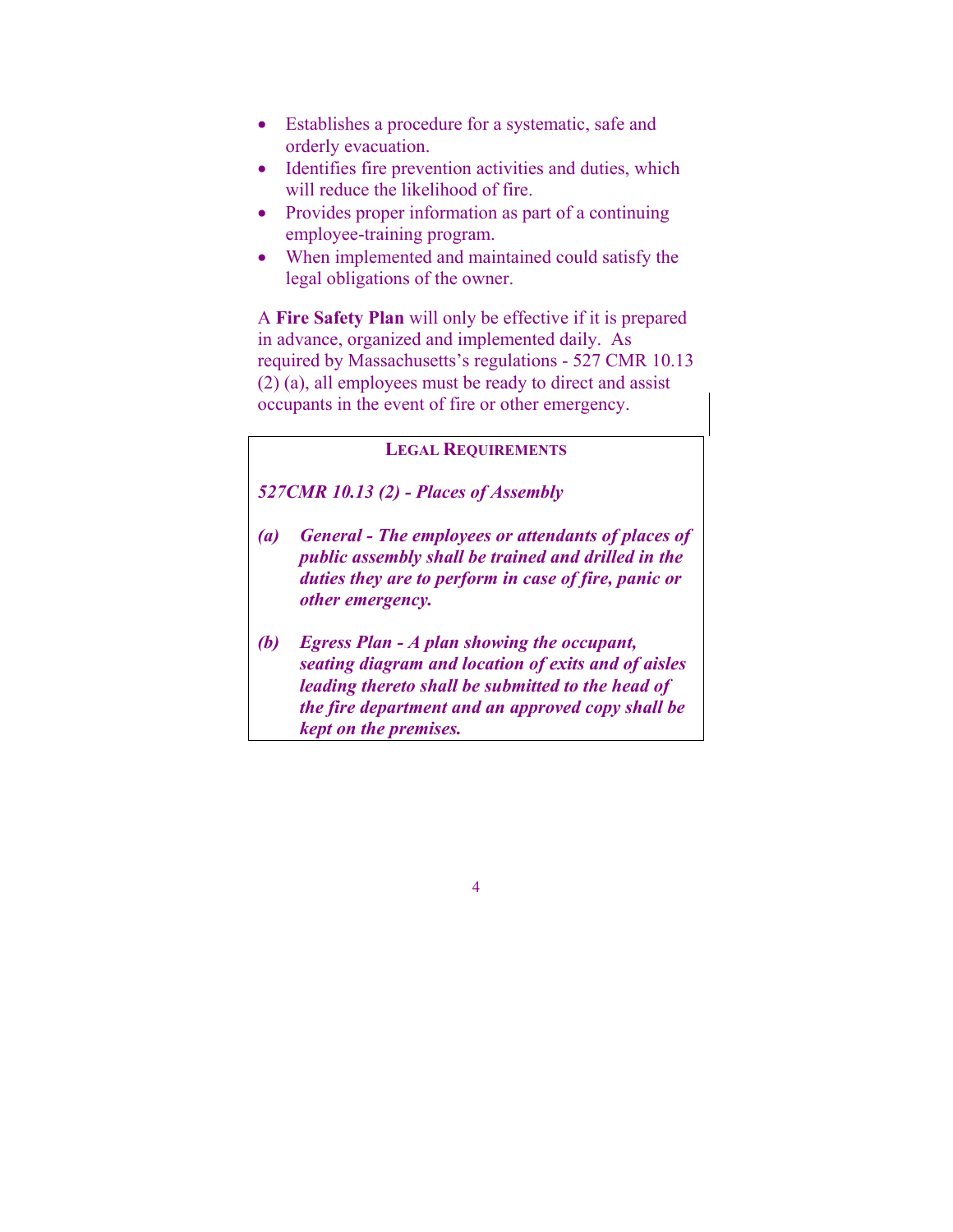#### **CONTENTS OF AN EGRESS PLAN**

- A floor plan diagram showing the occupant load capacity, egress calculations, seating or standing room and location of exits and aisles.
- The Egress Plan is not valid until it is submitted and approved by both the building and fire code official.
- Egress plans are required to be on site at all times. Owners/managers and employees must be familiar with this plan.
- Your Egress Plan should identify the legal occupant load for each floor or room and the method you are using to control occupancy. If the premise is multi-level, a staff member shall be designated to control the legal limit of each level.

### **SECTION 1. HOW DO I START?**

- Survey your building. Identify all access and egress paths, and create a basic egress diagram. Show the primary and secondary fire exits.
- Ensure that egress paths exit to a public way.
- Consider how the unique features of your building affect life safety. Are you in a high-rise, basement or on multi-levels?
- Identify what types of life safety systems are present.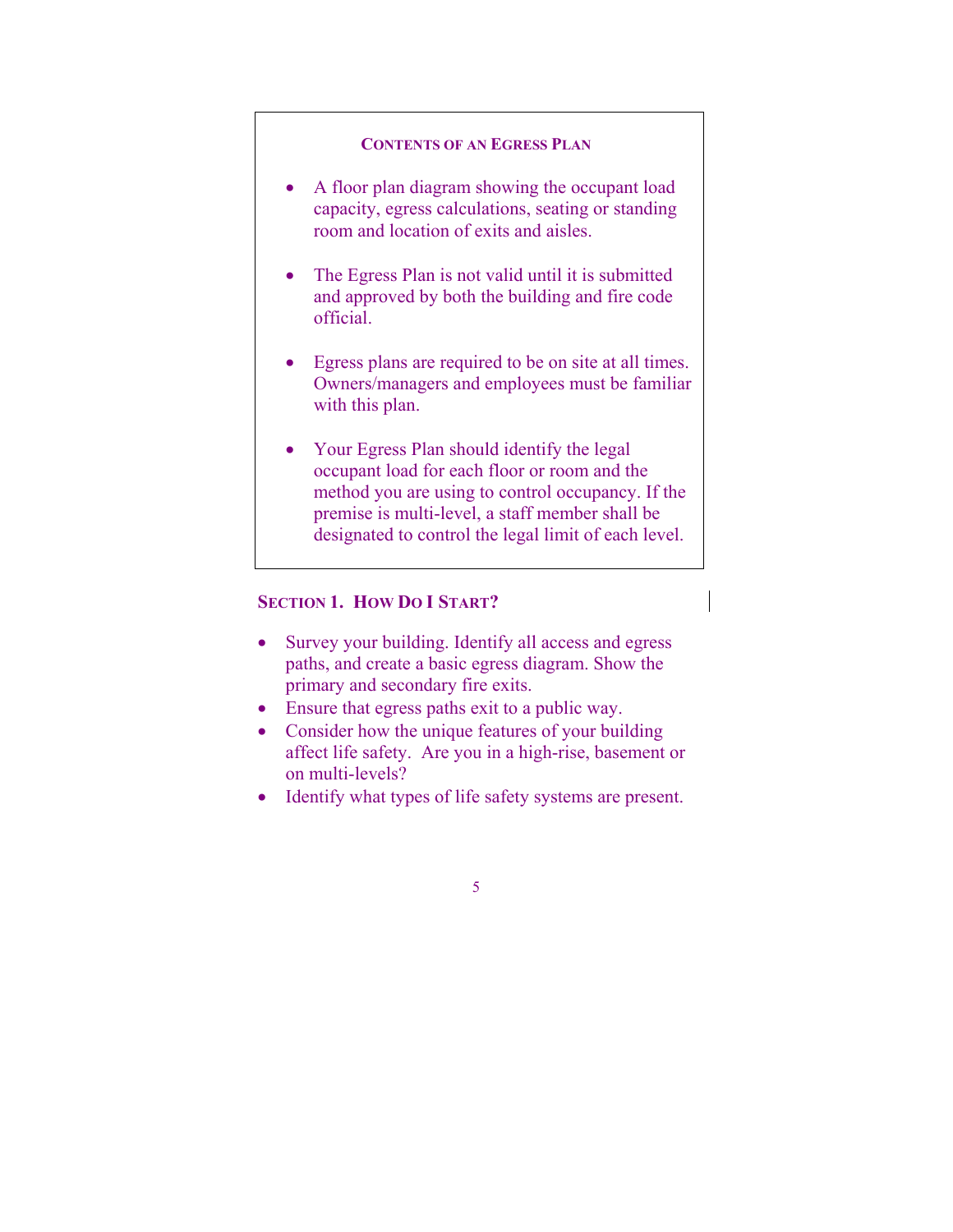- Include fire protective systems such as sprinkler systems, fire alarm, kitchen hood suppression systems, and egress components. Understand how they function.
- Identify the staff that will be available to assist in evacuation. Identify the number of patrons allowed to occupy your location. Consider special needs, such as non-English speaking or physical disabilities.

## **SECTION 2. WHO SHOULD BE TRAINED?**

It is required that every employee working in a place of assembly be trained in the duties they are to perform in the event of a fire or emergency. The size, use and complexity of your venue will determine the makeup of your Fire/Life Safety Team. Trained supervisory staff can be of great value in directing, and assisting the orderly movement of people in the event of a fire or other emergency.

- Designate an individual who has the knowledge and authority to implement the safety plan.
- Designate an employee to assume responsibilities when the event the designated person is unavailable.
- Involve all employees.
- Assign staff specific duties to perform in the event of an emergency.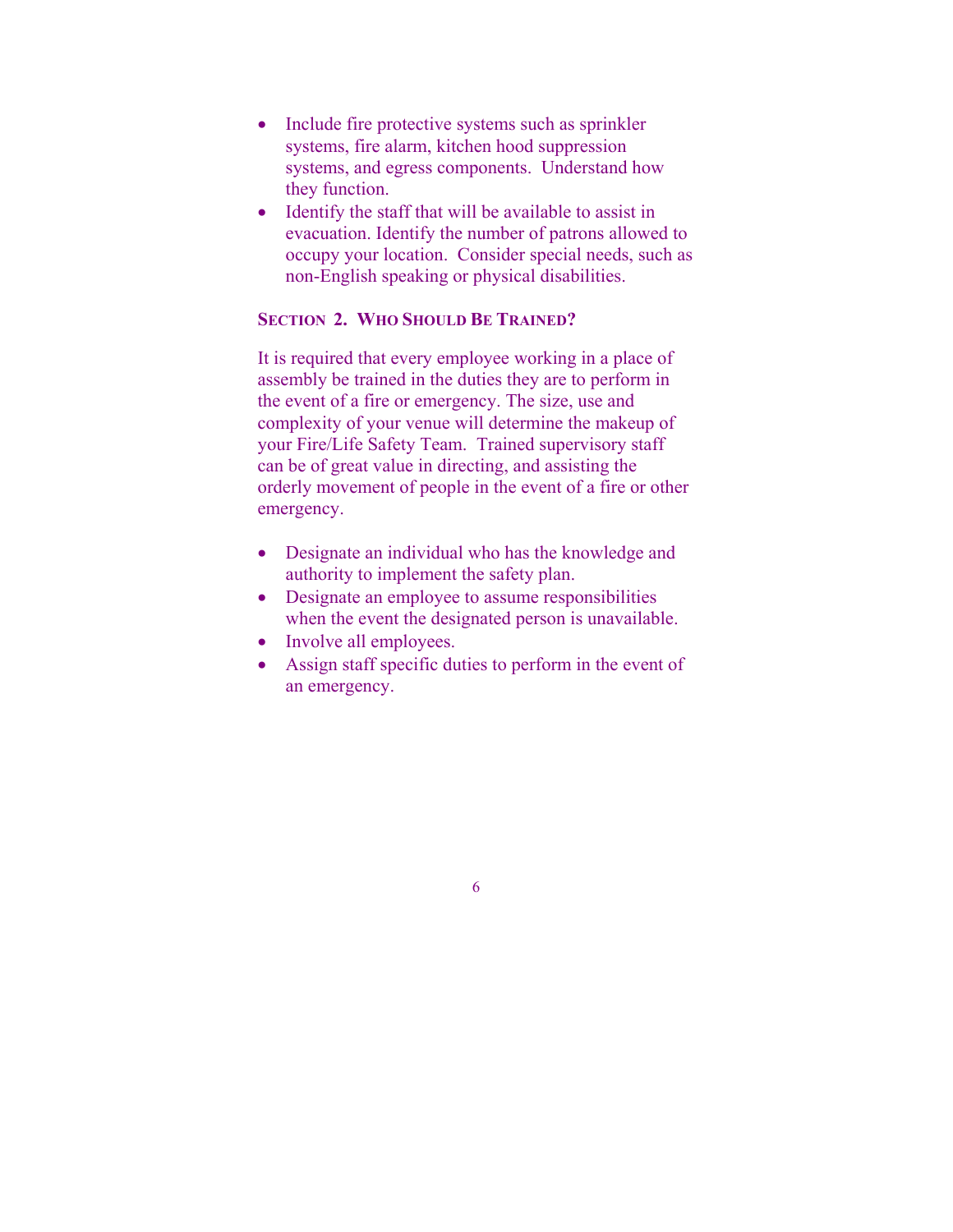## **SECTION 3. WHAT TYPE OF TRAINING SHOULD EMPLOYEES RECEIVE?**

- **How to sound an alarm** Employees should know the location of all "pull stations" (required to be within 5 feet of each exit). They should also know how to alert management to any condition that requires evacuation when they are not near a pull station or when a pull station is not available.
- **How to activate an alarm** If your location does not have a manual or automatic alarm system, employees must be familiar with procedures on how to activate an evacuation alert.
- **How to manually silence entertainment** (live music, DJ, radio, television) and turn on house lights if not done automatically upon activation of the fire alarm systems.
- **How to notify the fire department Employees** should know to notify the Boston Fire Department by **dialing 9-1-1**, even if the fire department is notified automatically by the alarm system. The caller should provide detailed information on the cause of the alarm.
- **How to evacuate** All employees should be able to recognize the sound of the fire alarms and know two ways out of their work area.
- **How to initiate evacuation procedures** It is essential that employees start evacuation procedures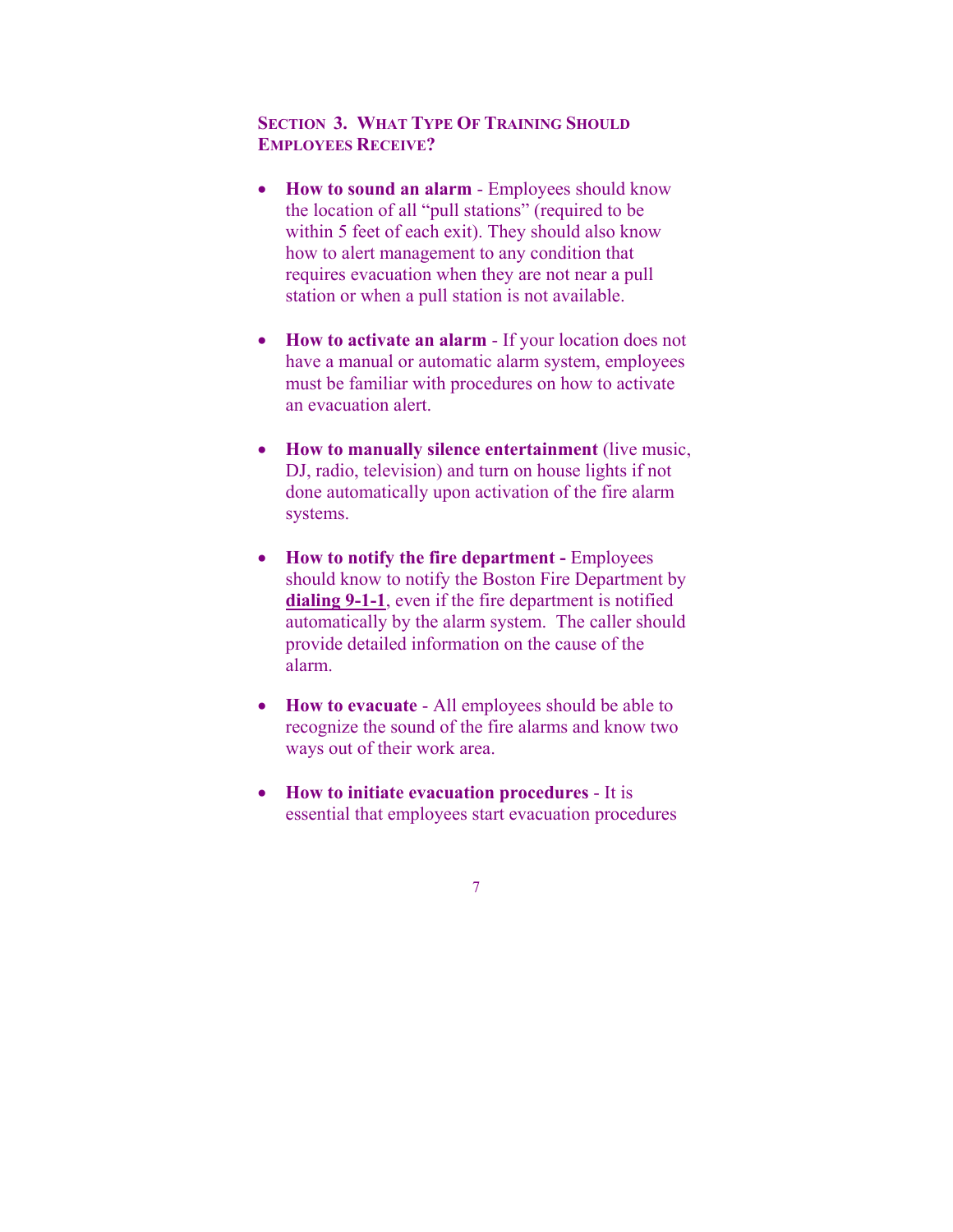immediately after an alarm is sounded. Patrons often look to employees for direction during an emergency. Indecision on the part of employees can spread confusion among the patrons and delay evacuation.

- **How to direct patrons to best exit** Patrons are most likely unfamiliar with where exits are located and will rely on the employees to direct them to the nearest exit, not necessarily the main exit.
- **How to ensure all are evacuated** Many disabled persons do not use obvious aides and are not visibly restricted, however, they may have difficulty evacuating safely by themselves. Building staff should call out, "Who needs help?" Staff should also be alert for guests who are unable to respond due to a hearing impairment. Visually impaired guests may not be able to evacuate on their own. All areas of the location must be inspected to ensure that all patrons have evacuated safely.
- **How to make sure all pathways are clear** As legally required, an inspection must occur each day to ensure that all exits and egress routes are not obstructed and are in good operating condition.
- **How to reinforce the training**  A written policy must be part of any training information/egress plan that discusses how employees are to ensure that capacity limits are enforced.
	- 8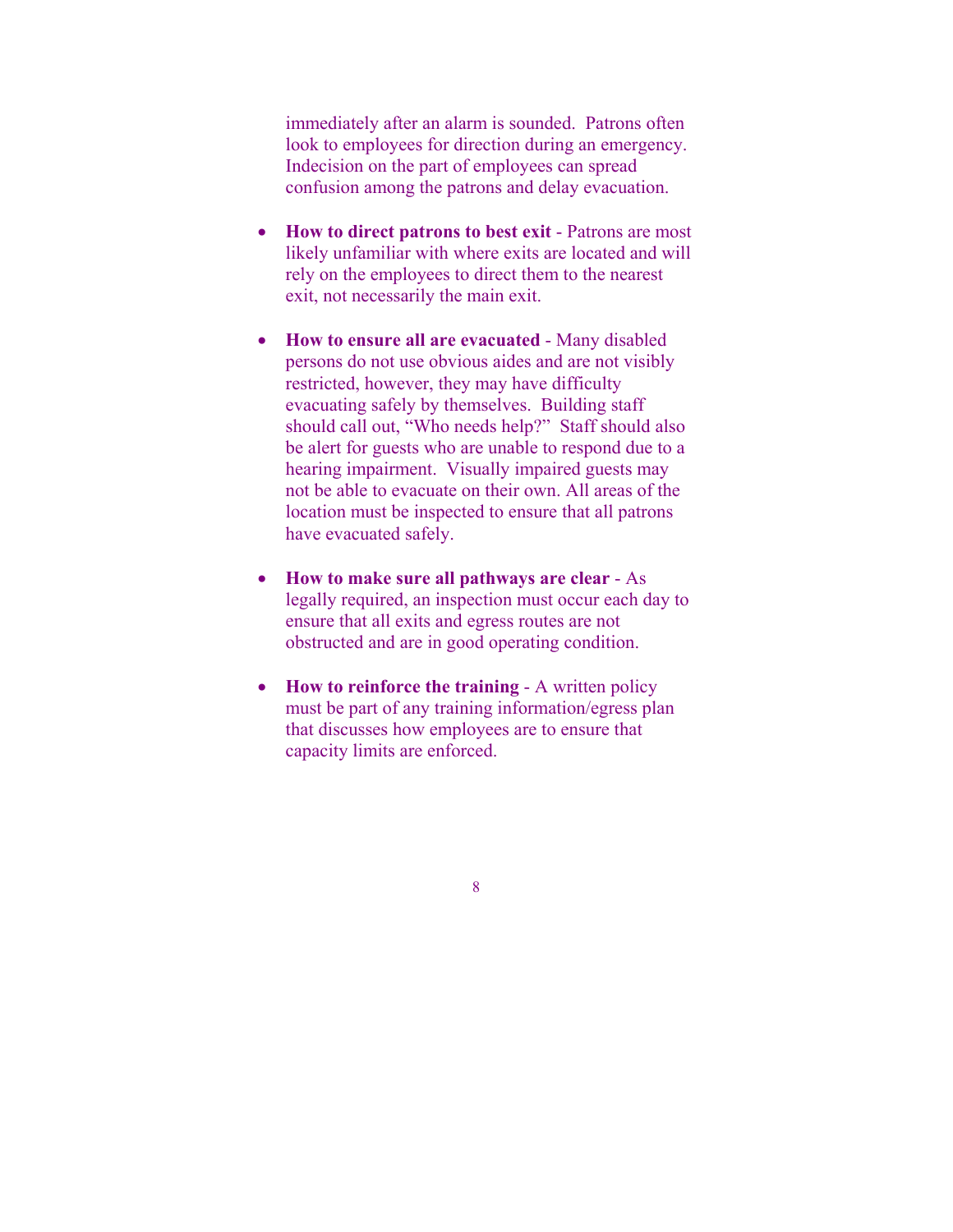#### **SECTION 4. HOW OFTEN SHOULD TRAINING BE HELD?**

- Upon arrival of all new employees.
- At least semi-annually.
- In larger more complex venues, often enough to ensure all employees are familiar with their duties and responsibilities.

## **SECTION 5**. **HOW DO I IMPLEMENT THE FIRE SAFETY PLAN?**

Staff meetings, new employee orientations, fire safety bulletins, brochures and fire safety training videos are effective ways of introducing employees to the **Fire Safety Plan.** Fire safety training should be reinforced by assigning specific fire safety responsibilities as part of the regular work duties and through announced and unannounced fire drills. Fire drills should always be treated as real emergencies.

# **SECTION 6. WHAT ACTIONS SHOULD EMPLOYEES TAKE IF A FIRE/OR OTHER EMERGENCY OCCURS?**

- Stay calm.
- React immediately.
- Notify everyone in the immediate area.
- Activate your emergency evacuation procedures as outlined in your **Fire Safety Plan**.
- Ensure a 911 call is made. (Identify yourself; clearly state the name and address of the premises and the nature of the emergency).
- Notify the manager and other staff members on emergency conditions. Follow your safety plan.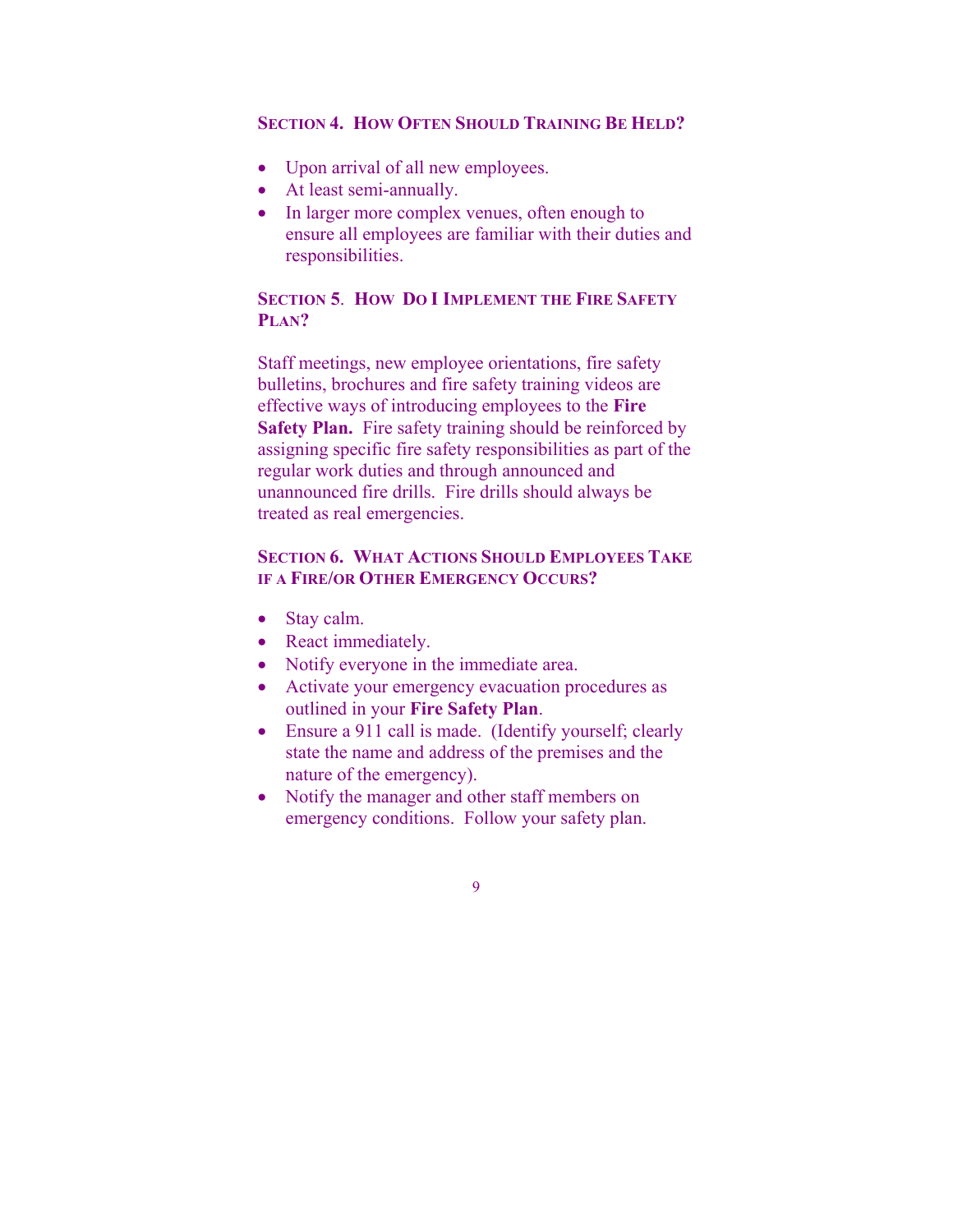• Once outside, stay out and move away from the building.

# **SECTION 7. WHAT ARE RESPONSE PROCEDURES FOR A FIRE ALARM?**

- Treat every alarm as an emergency.
- A responsible person proceeds to the fire alarm annunciator panel immediately upon alarm and follows safety procedures in their **Fire Safety Plan**.
- Have a knowledgeable staff member meet the fire department at the front entrance.
- Trained employees may investigate to determine the location of the fire, and take steps to extinguish it if possible without endangering themselves or others.

## **SECTION 8. WHAT ARE THE REQUIREMENTS FOR FIRE EXTINGUISHERS ON THE PREMISES?**

- Necessary in all places of assembly.
- Distributed so that travel distance is not more than 75 feet for a Class A fire hazard.
- Located near likely hazards, but not so close that they would be damaged/isolated by fire.
- Along normal path of egress if possible.
- Physically inspected monthly. Tested annually.
- Only operated by individuals who have been properly trained.

For additional information on types and locations of extinguishers, contact your local distributors of fire extinguisher equipment.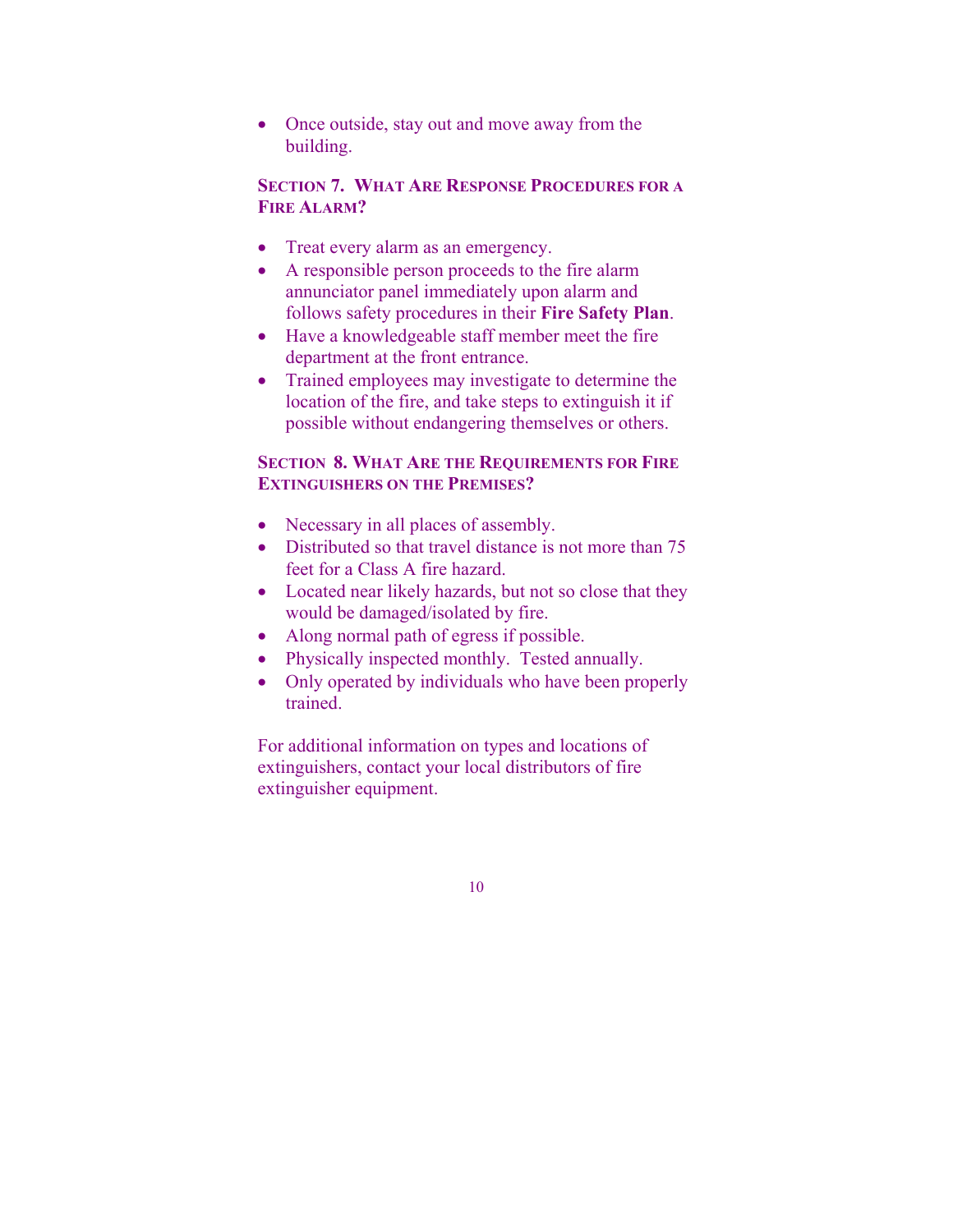## **SECTION 9. WHO REGULATES DECORATIONS, FURNISHINGS AND INTERIOR FINISHES REGULATED IN LICENSED PREMISES?**

The Boston Fire Code Article IX, 527 CMR 21.00, 527 CMR 29.00 and 780 CMR the State Building Code, regulates decorations, furnishings and interior finish in places of assembly. Applications may be applied for at the Boston Fire Department's Prevention Division, 1010 Mass. Ave.  $4<sup>th</sup>$  floor or by calling 617-343-3527. Office hours are Monday through Friday 9:00 am to 3:30 pm.

### **SECTION 10. ARE ALL LICENSED PREMISES REQUIRED TO BE EQUIPPED WITH A FIRE ALARM SYSTEM AND SPRINKLER SYSTEM?**

Most licensed premises are required to have some type of fire warning or protection system. Specific requirements for alarm and sprinkler systems are regulated M.G.L. 148 and 780 CMR, the State Building Code. After the tragedy in Rhode Island, it is very likely there will be changes proposed to existing regulations.

#### **SECTION 11. WHAT ARE THE CITY OF BOSTON'S REQUIREMENTS FOR A FIRE SAFETY PLAN?**

During the annual license renewal process, all licensees in the City of Boston will be required to submit a completed License Premises/Assembly (Fire) **Safety Checklist** in order to obtain the upcoming year's license. The **Checklist** will become part of the annual license renewal process, required by both the Office of Consumer Affairs & Licensing and The Boston Licensing Board.